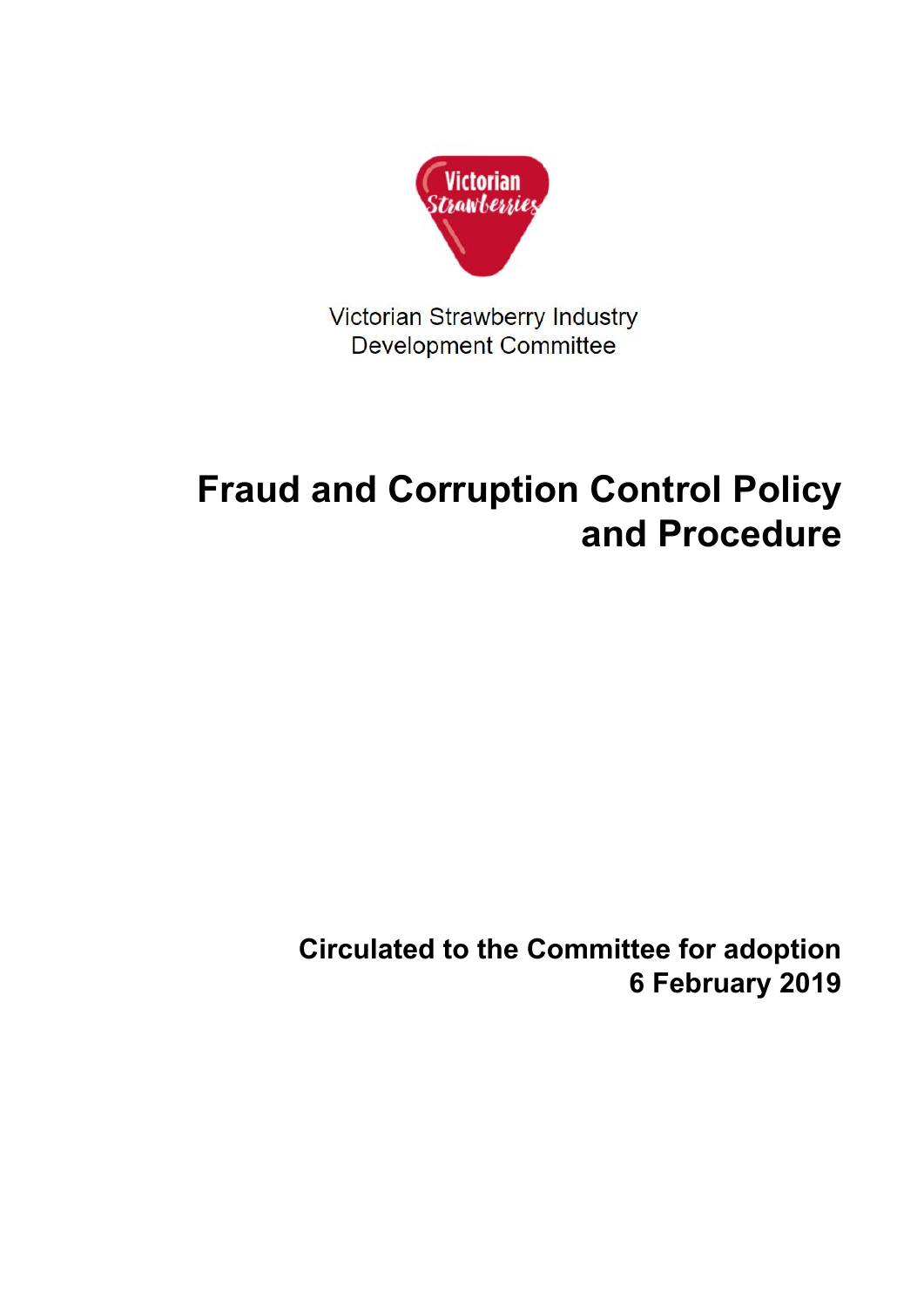

# **Contents**

| <b>Purpose</b>                        | $\overline{2}$  |
|---------------------------------------|-----------------|
| <b>Policy</b>                         | 3               |
| <b>Scope</b>                          | 3               |
| <b>Definitions</b>                    | 3               |
| <b>Responsibilities</b>               | 5               |
| 5.1 Chief Executive Officer (CEO)     | 5               |
| 5.2 Employees/Contractors/Volunteers  | $6\phantom{1}6$ |
| 5.3 Committee members                 | $6\phantom{1}6$ |
| 5.4 Internal Audit                    | $6\phantom{1}6$ |
| <b>Prevention</b>                     | $\overline{7}$  |
| 6.1 Risk Assessment                   | $\overline{7}$  |
| 6.2 Mitigating the Risk of Corruption | $\overline{7}$  |
| 6.3 Training                          | $\overline{7}$  |
| 6.4 Employment Screening              | $\overline{7}$  |
| 6.5 Customer and Supplier Vetting     | $\overline{7}$  |
| <b>Detection</b>                      | 8               |
| 7.1 Reporting Avenues                 | 8               |
| 7.2 Employees                         | 8               |
| 7.3 CEO                               | 8               |
| 7.4 Anonymous Reports                 | 8               |
| 7.5 Contractors                       | 8               |
| <b>Response</b>                       | 8               |
| 8.1 Investigation                     | 8               |
| 8.2 Investigation Outcome             | 9               |
| 8.3 Recovery of Losses                | 9               |
| <b>Policy Approval and Review</b>     | 10              |
| <b>Schedule of Reviews</b>            | 11              |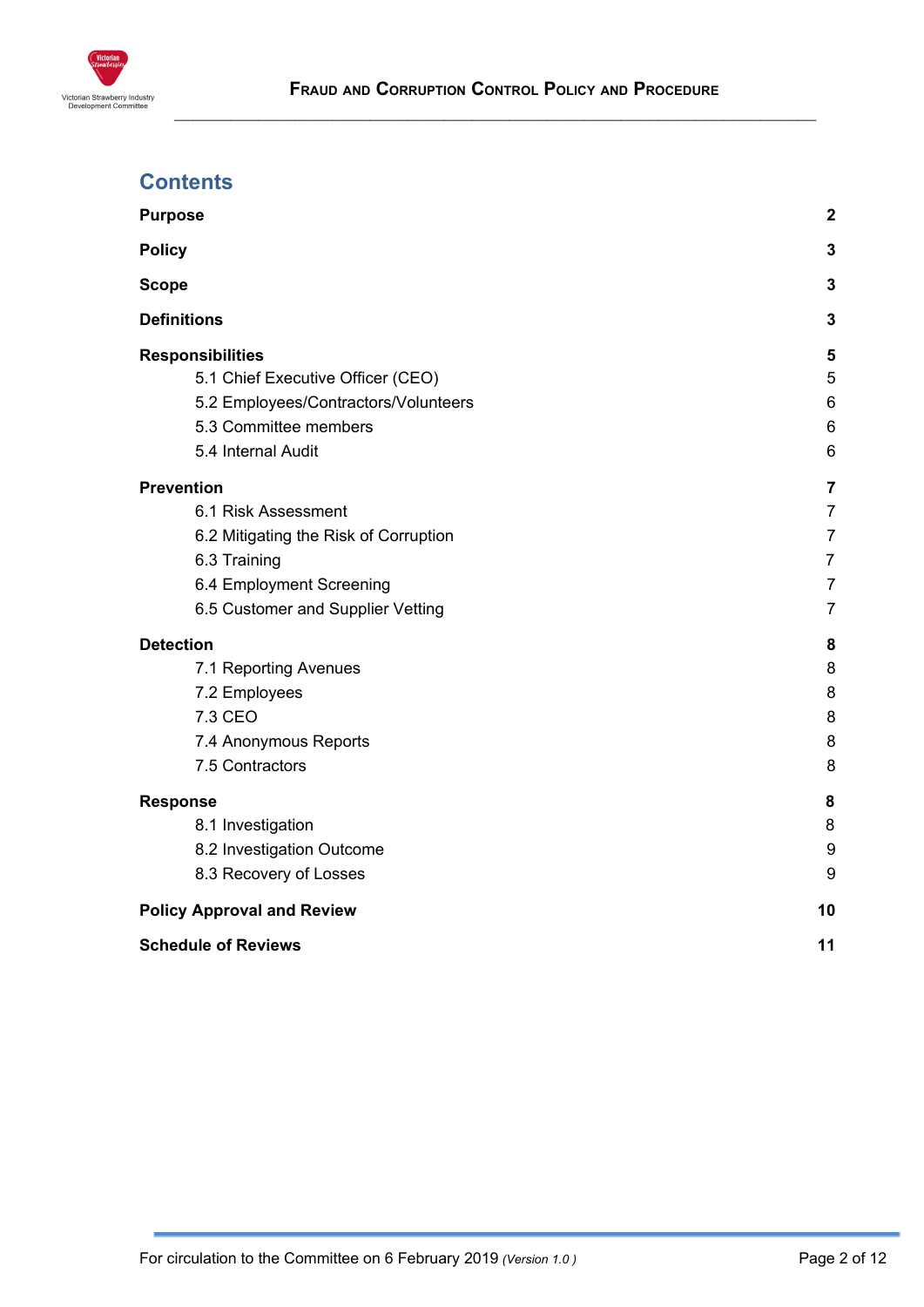



#### <span id="page-2-0"></span>**1. PURPOSE**

The purpose of this Policy and Procedure is to promote and guide the conduct of all Committee Members, employees and external parties associated with the Victorian Strawberry Industry Development Committee ('the Committee'), with a view to the avoidance of fraud and corruption and management of situations, which may be regarded as unethical conduct or behaviour and to demonstrate that the Committee is committed to the detection and investigation of any such occurrences.

### <span id="page-2-1"></span>**2. POLICY**

*The Committee is committed to protecting its revenue, expenditure and assets from any attempt by members of the public, contractors, agents, intermediaries, volunteers, Committee members or its own employees to gain financial or other benefits by deceit, bias or dishonest conduct.*

*The* Committee*'s commitment to fraud and corruption control will be managed by ensuring that fraudulent or corrupt activity is prevented, conflicts of interest are avoided, and auditing systems are in place to deter and/or identify corrupt activities.*

*In accepting its responsibility for good governance of the strawberry industry's research and development agenda, the Committee will set the example for transparency and integrity in the provision of services to the industry and the management of the Committee organisation.*

*All reports received will be fully investigated and appropriate action taken. Committee members, contractors and employees must be aware of the Committee's intention to suspend or dismiss employees, report internal and/or external fraudulent or corrupt activity to Police and prosecute Committee members, contractors or employees and any other parties to the matter, found to be involved in fraudulent and/or corrupt behaviour. The Committee will pursue recovery of any financial loss through civil proceedings.*

#### <span id="page-2-2"></span>**3. SCOPE**

This Policy applies to all employees, Committee members contractors (including the Chief Executive Officer), and volunteers engaged directly by the Committee as well as all agents and contractors either engaged by the Committee or by an authorised contractor of the Committee.

#### <span id="page-2-3"></span>**4. DEFINITIONS**

**Corruption** can be defined as dishonest activity in which a Committee Member, Executive, Manager, employee, contractor or volunteer of the the Committee acts contrary to the interests of the organisation and abuses his/her position of trust in order to achieve some personal gain or advantage.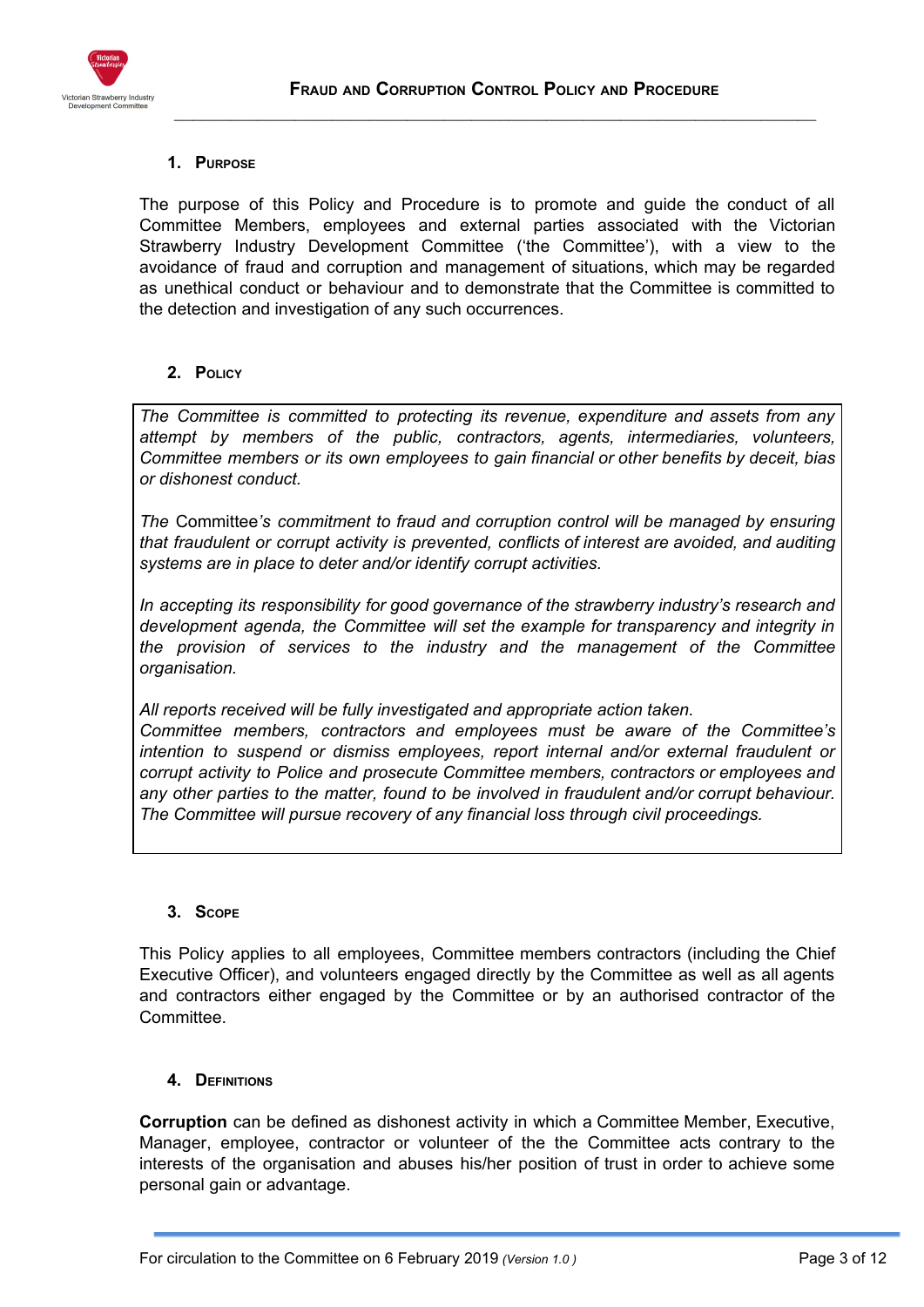

**Fraud** can be defined as the use of deception or misrepresentation to obtain an unjust advantage or to cause a disadvantage or loss to the Committee, including benefitting another, and includes theft or misappropriation of Committee assets or finances to the detriment of the Committee, the industry and/or its research and development agenda.

Fraud can also involve misuse of confidential information, abuse of discretions, facilities or employment conditions, redirection of goods or services for personal use and inappropriate arrangements with contractors and other third parties.

Offences of fraud may be prosecuted under a number of different Victorian laws. The offences are covered under *the Crimes Act 1958* (Vic).

Examples of fraud, for the purpose of this Policy, include but are not limited to:

- Theft and/or misappropriation of Committee revenue in the form of cash, cheques, money order, electronic funds transfer or other negotiable instrument;
- Theft of equipment, parts, software, and office supplies from Committee premises;
- Deliberate over-ordering of materials or services to allow a proportion to be used for personal purposes;
- Submission of sham taxation arrangements for an employee or contractor to circumvent the Committee's procedures for engagement of employees and contractors;
- Submission of fraudulent applications for reimbursement;
- Unauthorised amendment or correction to previously authorised forms;
- Payment of fictitious employees or suppliers;
- Falsification of time or attendance records;
- Damage, destruction or falsification of documents for the purpose of material gain; and
- Misrepresentation of qualifications in order to secure a position of employment or contract.

Corrupt conduct includes asking for, or receiving a benefit of any kind, the acceptance of a bribe, in any form, which is punishable under law by the Victorian common law offence of 'Bribery of a Public Official' and offences under the *Local Government Act 1989* (Vic).

Committee employees, contractors and Committee members are to be mindful that the inappropriate acceptance of a gift or hospitality may be seen as acceptance of a bribe.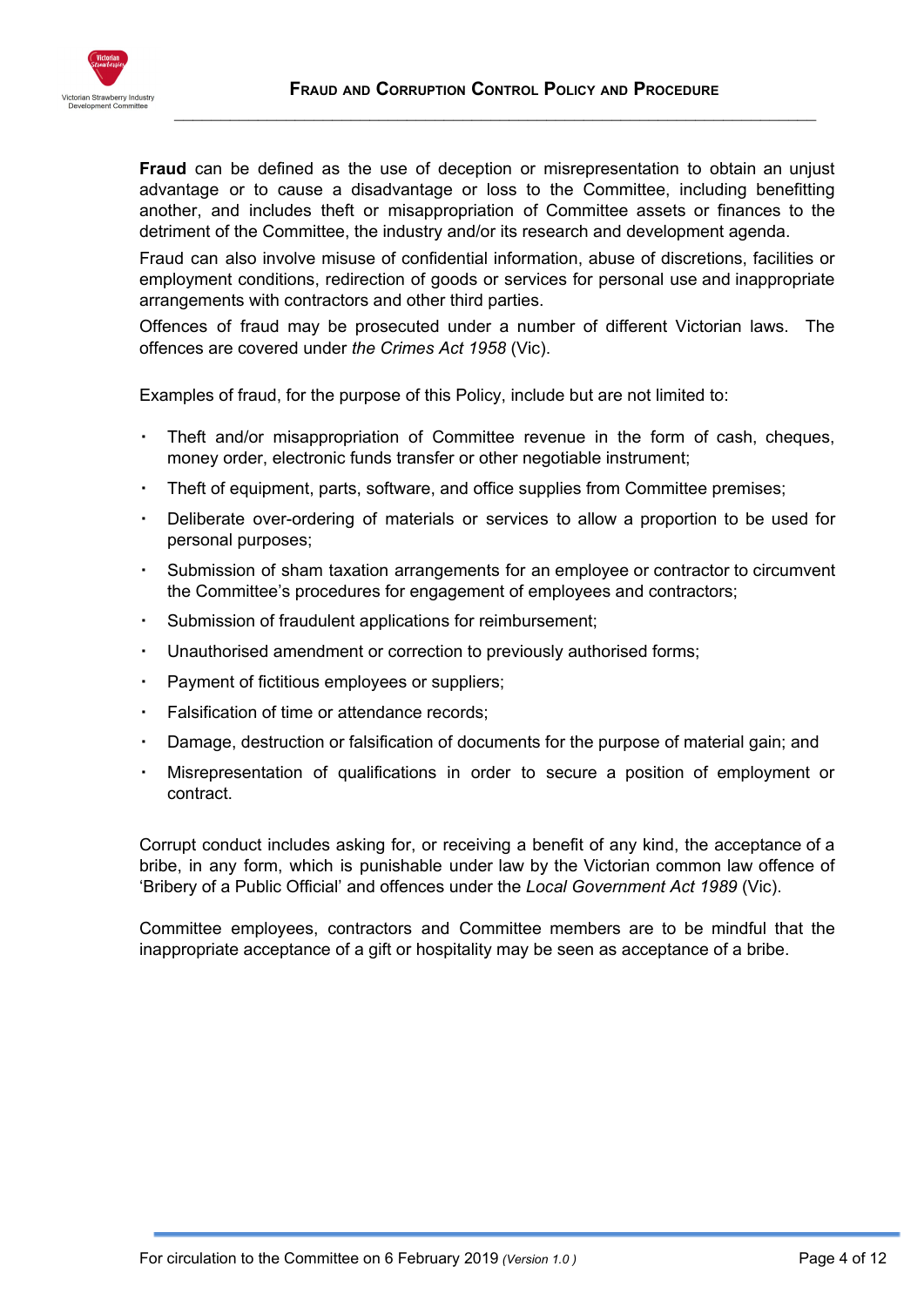

#### <span id="page-4-0"></span>**5. RESPONSIBILITIES**

Responsibility for fraud and corruption prevention rests with all levels of management, Committee members, employees, volunteers and agency or contract employees who represent the Committee and who collectively must accept ownership of the controls relative to this Policy.

#### <span id="page-4-1"></span>*5.1 Chief Executive Officer (CEO)*

The Chief Executive Officer has principal responsibility for fraud and corruption control to ensure compliance with the Standards and Guidelines and that appropriate governance structures are in place and effective.

The CEO is responsible for the day to day management of this Policy as well as fraud and corruption control within the Committee.

These responsibilities include:

- Collating information on detected fraud and corruption incidents;
- Recording the response to detected fraud and corruption incidents;
- Managing the investigation of, and resources required for the investigation of, detected incidents;
- Where necessary, reporting matters to Victoria Police or other external agency as necessary;
- Managing reports made to Victoria Police or other external agency;
- Ensuring risk assessment tools on fraud and corruption are available for relevant employees;
- Collating the outputs of fraud and corruption risk assessment exercises conducted across the organisation;
- Co-ordination of the provision of any fraud and corruption awareness training for Committee members, contractors and employees;
- Scheduling internal assessments of high-risk areas of the Committee's operation;
- Reporting any known or suspected incidents of fraud to the Committee
- Other duties as directed by the Committee or its Chair in relation to fraud and corruption control.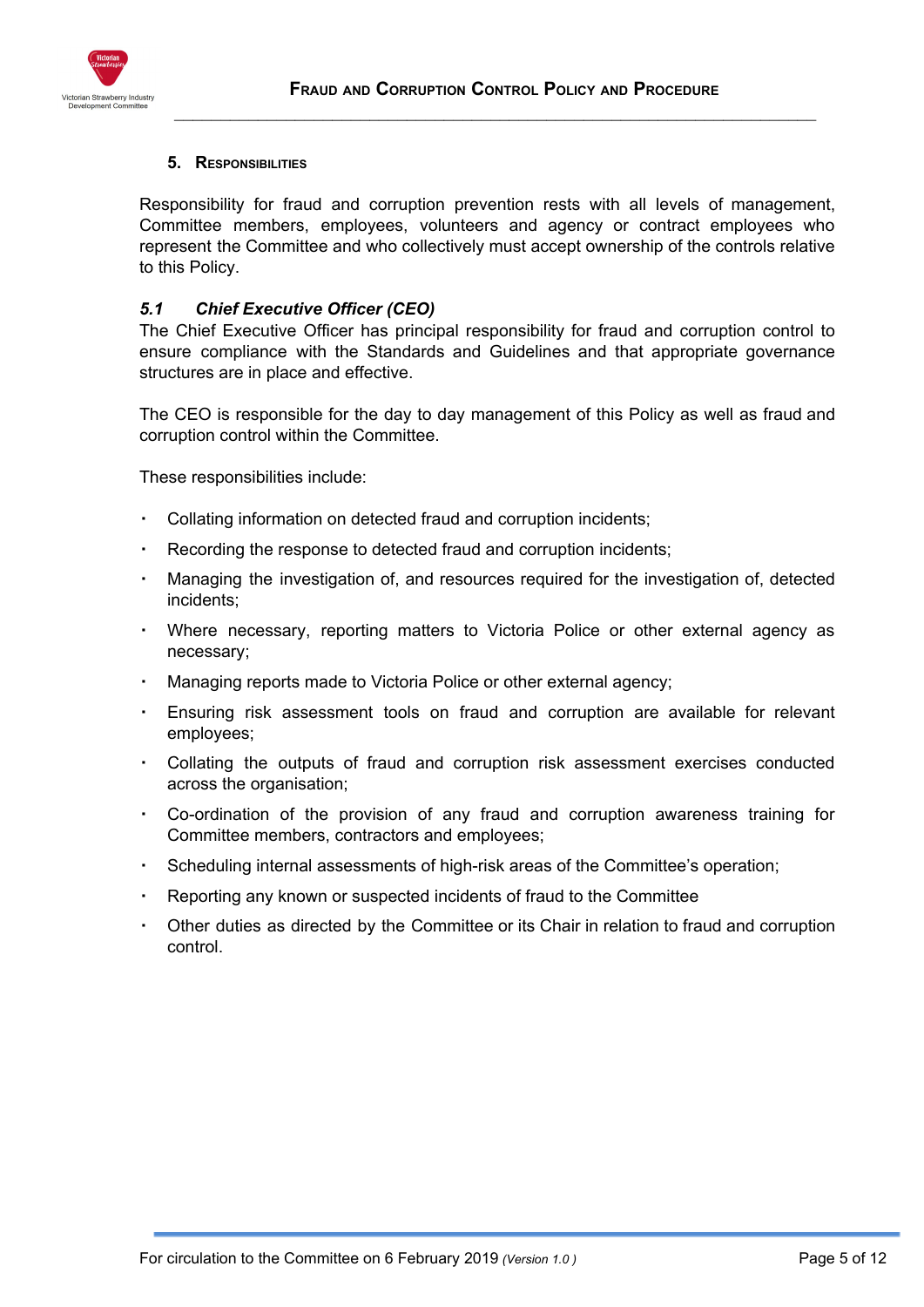

#### <span id="page-5-0"></span>*5.2 Employees/Contractors/Volunteers*

Employees/contractors/volunteers have the following responsibilities:

- be aware of the content and provisions of this Policy;
- assist in the identification of risk exposures to corrupt or fraudulent activities in the workplace; and
- report concerns regarding suspected fraudulent and/or corrupt conduct at the earliest opportunity.

#### <span id="page-5-1"></span>*5.3 Committee members*

Committee members shall be aware of and where applicable, comply with this Policy.

#### <span id="page-5-2"></span>*5.4 Internal Audit*

In accordance with an exemption from the Standing Direction of the Minister of Finance (SD 3.2.2) for the 2017-18 Financial Year and onwards, the Committee and its CEO will perform the internal audit function.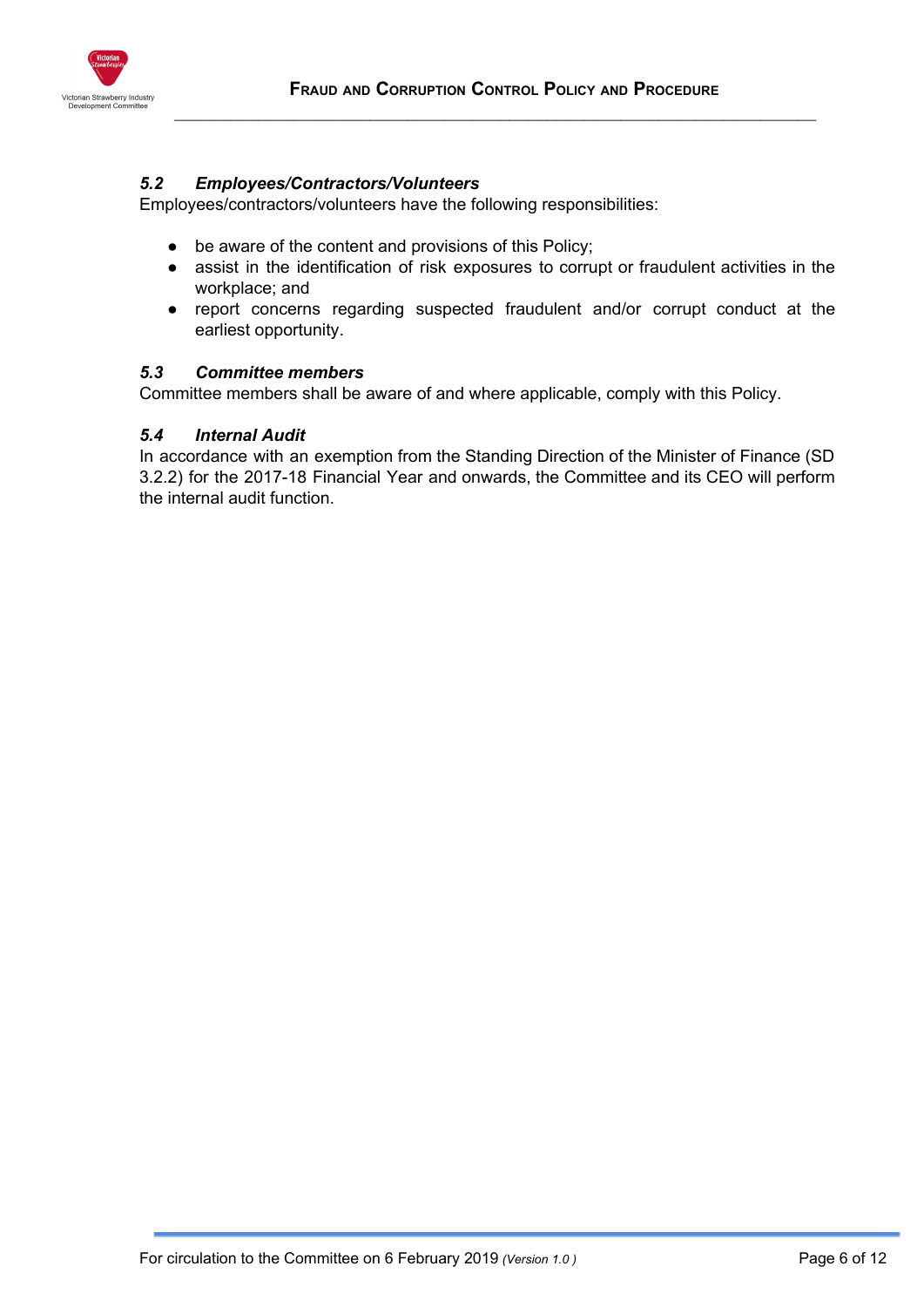

#### <span id="page-6-0"></span>**6. PREVENTION**

#### <span id="page-6-1"></span>*6.1 Risk Assessment*

Regular fraud and corruption risk assessments are to be undertaken by all business areas of the Committee. The Committee and its CEO will perform these risk assessments as required. Areas of weakness identified as part of the risk assessment process are to be mitigated with the implementation of appropriate controls. The outcomes of the fraud and corruption risk assessments will also be provided to any Third Party auditor for consideration in the Strategic Audit Plan.

When new major Policies are being developed, or when there is a significant change to current Policy, the risk of fraud and/or corruption must be considered by the Committee.

#### <span id="page-6-2"></span>*6.2 Mitigating the Risk of Corruption*

The Committee employs the following prevention mechanisms:

- personnel in 'at risk' positions are managed to ensure that improper relationships are less likely to develop;
- high risk providers are subjected to random audits at the discretion of the Committee;
- separation of orders, authorisation or other controls;
- rotation of tasks;
- maintenance of detailed records such as asset registers;
- fraud and corruption risk assessments;
- monitoring of various discrete behaviours which may indicate impropriety;
- internal audit reviews; and
- discrete preliminary investigation into any incidents of concern.

#### <span id="page-6-3"></span>*6.3 Training*

Committee members, contractors and employees will be informed of the Committee's Policy, the consequences arising from fraud and corruption, and who to speak to if they suspect fraud and/or corrupt conduct is occurring. Training and support on the conduct of risk assessments will also be provided by the Committee and/or agent.

#### <span id="page-6-4"></span>*6.4 Employment Screening*

Screening of new employees is an effective fraud and corruption prevention mechanism. The Committee's recruitment and selection process includes the screening of prospective employees and can include Police checks and psychometric testing as well as detailed reference checks to confirm the veracity of the applicant's integrity, identity and credentials.

#### <span id="page-6-5"></span>*6.5 Customer and Supplier Vetting*

Checking the bona fides of new suppliers and customers at the point of engagement can be an effective fraud and corruption prevention mechanism.

Financial checks are also undertaken for all service contracts.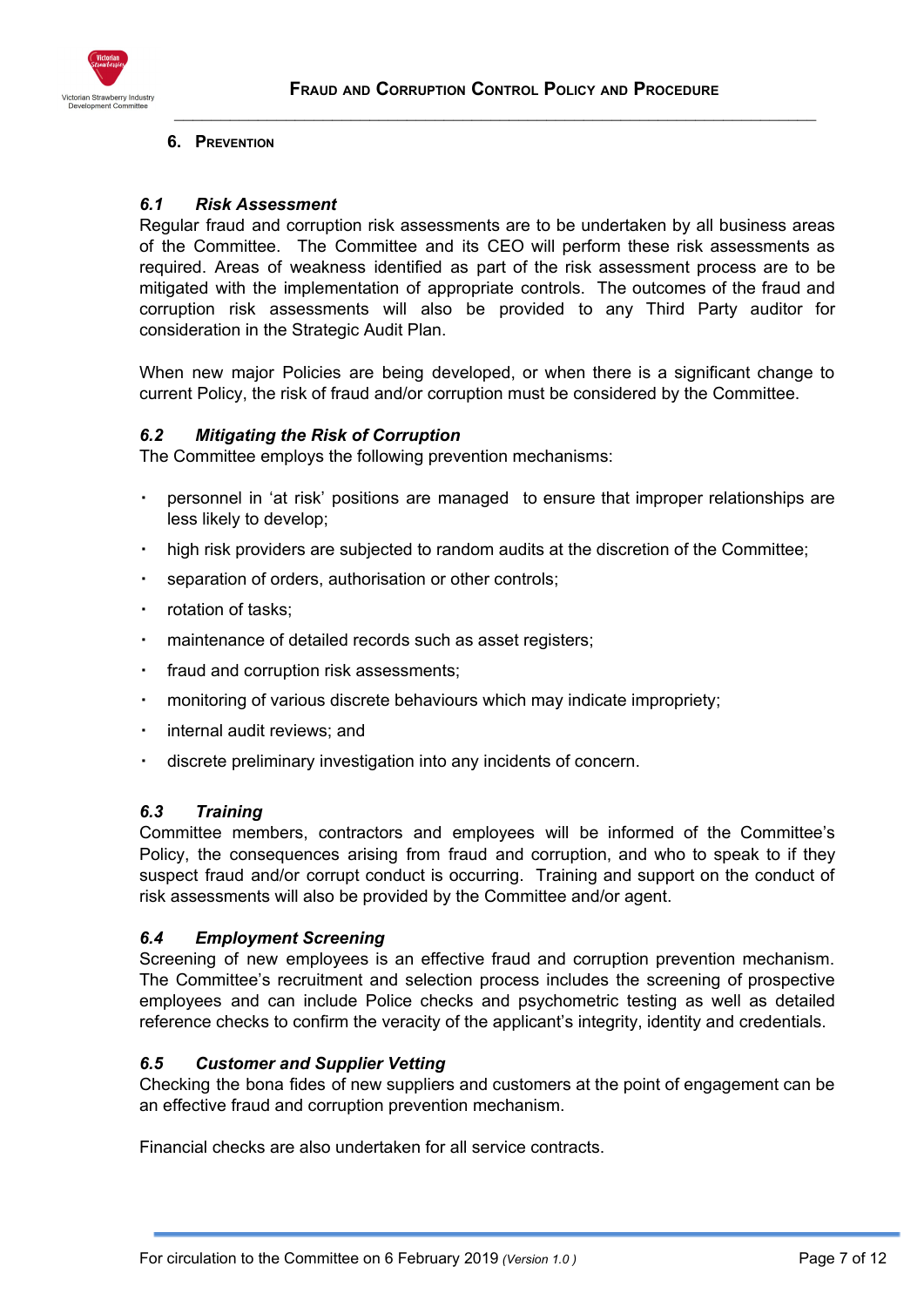

#### <span id="page-7-0"></span>**7. DETECTION**

#### <span id="page-7-1"></span>*7.1 Reporting Avenues*

The following procedure shall be used for reporting of suspected fraudulent and/or corrupt conduct.

## <span id="page-7-2"></span>*7.2 Employees*

Where an employee suspects that an act of fraud or corrupt conduct is occurring or has occurred, that employee should report such suspicions to the CEO.

Where the employee does not feel comfortable reporting their suspicions to the CEO, they should report such matters to the Chair of the Committee. If neither of the above options are appropriate, then the employee should report such matters to the Committee in the absence of the Chair and CEO.

### <span id="page-7-3"></span>*7.3 CEO*

On receiving a report of suspected fraud or corrupt conduct, the CEO must record details of the report, including the time and date the report is made and details of matters raised. The matter must then be reported to Chair of the Committee. Where the issue may involve disciplinary action against an employee, the Committee must also be advised prior to any such action being undertaken.

#### <span id="page-7-4"></span>*7.4 Anonymous Reports*

Although not encouraged, anonymous reports may be directed to the CEO. Adequate supporting information to enable an investigation to be undertaken must be provided.

#### <span id="page-7-5"></span>*7.5 Contractors*

Contractors or other people involved in the contracting processes may become aware of or have information indicating fraudulent or unfair activity in relation to the procurement/tender processes or service provision. Contractors should report any such concerns to the CEO in charge of the contract/tender. Where contractors feel reluctant to report suspected fraud and/or corruption, behaviour that is intimidatory or grossly unfair for fear of repercussions affecting their future business dealings with Committee, they are requested to contact the Chair of the Committee.

As contractors would not normally have access to this Policy, the above advice should be included in all procurement / tender documentation.

#### <span id="page-7-6"></span>**8. RESPONSE**

All suspected incidents of fraud and/or corruption detected will be investigated pursuant to these procedures. This includes incidents detected through proactive detection programmes or by a report from an employee or other person.

# <span id="page-7-7"></span>*8.1 Investigation*

All reported incidents of fraud and/or corruption will be assessed by the CEO as to whether an investigation is required. The CEO will advise the Chair of the Committee of the decision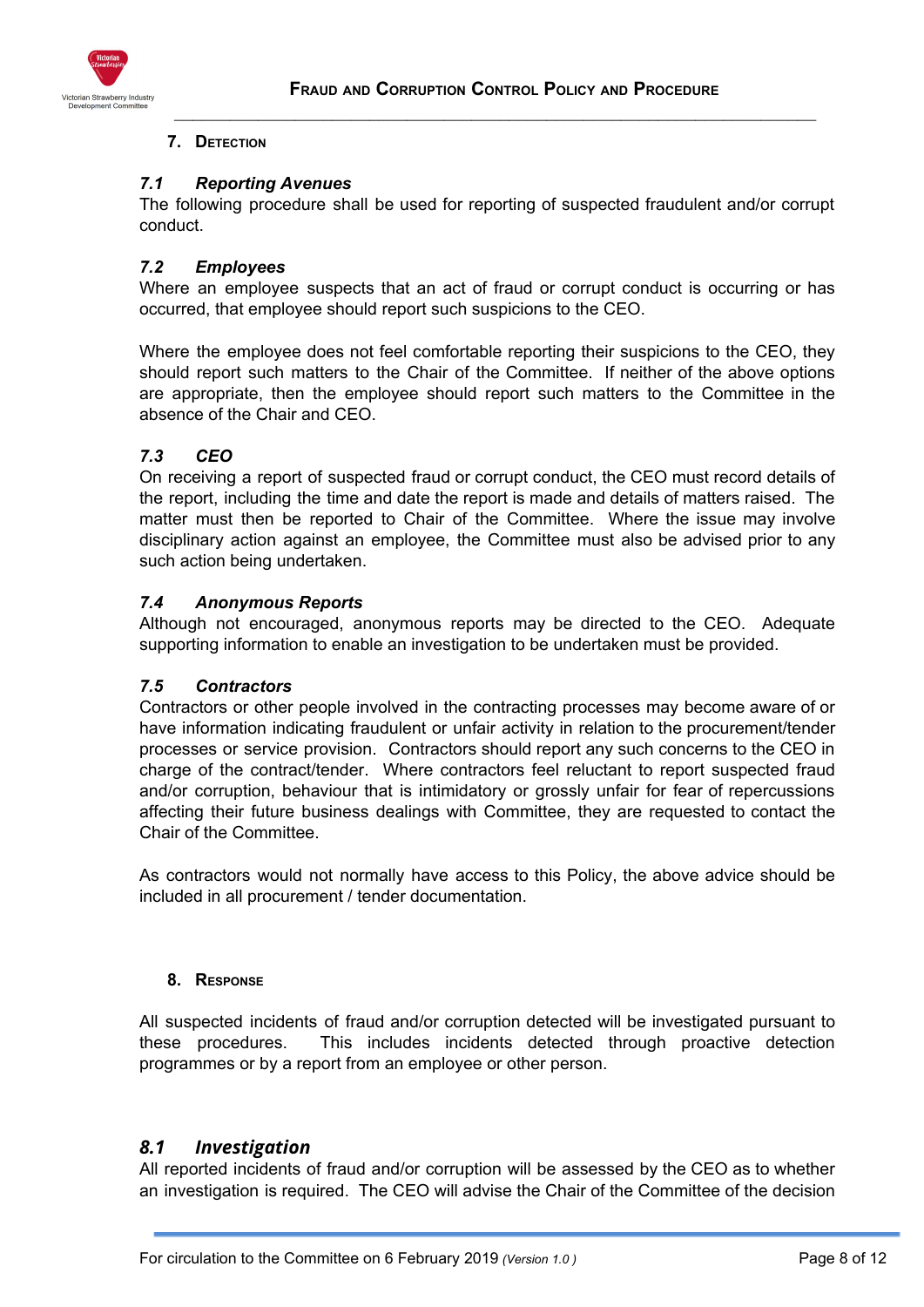

made whether to investigate a matter or not and where appropriate, the Committee may assist in the decision making process.

 $\_$  , and the contribution of the contribution of  $\mathcal{L}_\mathcal{A}$  , and the contribution of  $\mathcal{L}_\mathcal{A}$ 

Once the decision has been made that the evidence supports further investigation,, the CEO may consult the Independent Broad-based Anti-corruption Commission (IBAC) of the issues and seek their guidance.

The Committee will also advise the Committee's insurers under the obligation of disclosure as may be required by the Insurance Policy.

Should IBAC direct the Committee to initiate an investigation, the CEO may appoint an appropriately skilled and experienced person who is independent of the Committee in which the alleged fraudulent or corrupt conduct occurred.

The independent investigator may be an external law enforcement agency, a manager or other senior person within the Committee or an external consultant such as a specialised fraud investigator operating under the direction of the CEO. The CEO will ensure that the investigator appointed is mindful of legislative provisions that are relevant to the investigation, including the provisions of the *Information Privacy Act 2001*(Vic) regarding the disclosure and use of personal information.

Reports will be received in confidence and the person reporting the event will be protected from any adverse repercussions, provided that there is no evidence of malice.

Any person contacted by an investigator or any other person nominated by the CEO regarding any investigation, must cooperate fully with the process.

Where an external investigation is required by an independent authority or agency, for example the Victoria Police, they will be in charge of the investigation.

In all cases, strict confidentiality and the principles of natural justice will be observed and maintained.

# <span id="page-8-0"></span>*8.2 Investigation Outcome*

Once an investigation has been finalised, the investigator will provide a report of the findings of the investigation to the CEO. In consultation with the Chair of the Committee, the CEO will make a determination as to the action required. The course of action taken could include:

- Disciplinary proceedings;
- Referral to Victoria Police for a criminal investigation;
- Referral to another external agency for investigation; and
- Civil action.

#### <span id="page-8-1"></span>*8.3 Recovery of Losses*

In each case where there is clear evidence of fraud or corruption, the CEO, in consultation with the Commitee, will consider all reasonable avenues available for recovering any funds lost or compensation for other fraud losses. Due consideration will be given to the likely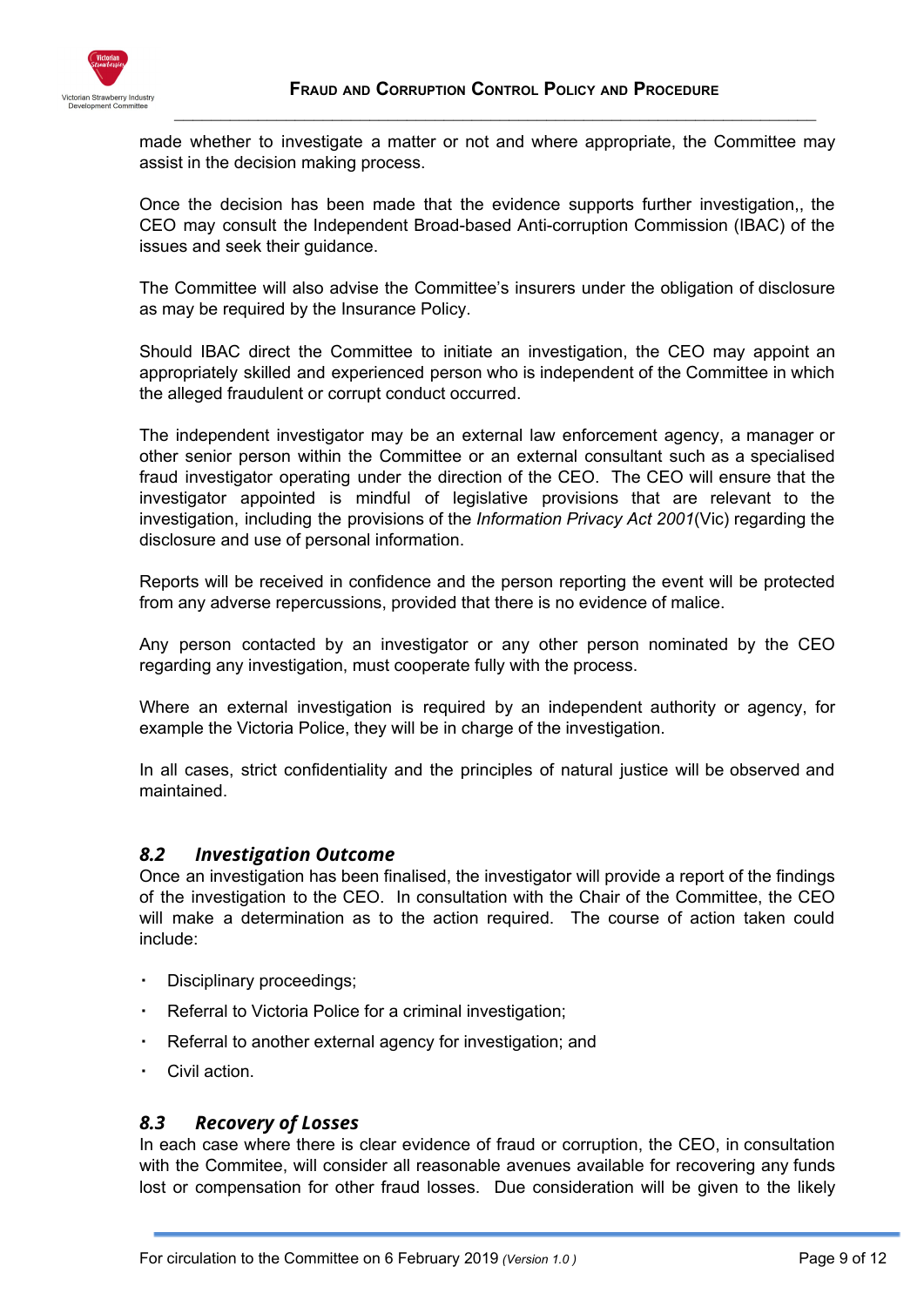

benefits of recovery action exceeding the funds and/or resources required for the recovery action.

 $\_$  , and the contribution of the contribution of  $\mathcal{L}_\mathcal{A}$  , and the contribution of  $\mathcal{L}_\mathcal{A}$ 

#### <span id="page-9-0"></span>**9. POLICY APPROVAL AND REVIEW**

This Policy & Procedure was circulated to the Committee prior to its 188th meeting on 6 February 2019.

This Policy will be reviewed as required by the Standing Directions 2018 (Under the Financial Management Act 1994).

This Policy will also be reviewed in circumstances where there are major changes to the Committee's business and/or operations or legislation.

The Policy review will take into consideration any changes to the business conditions, outcomes of risk assessments conducted and outcomes to detected fraud and/or corruption events.